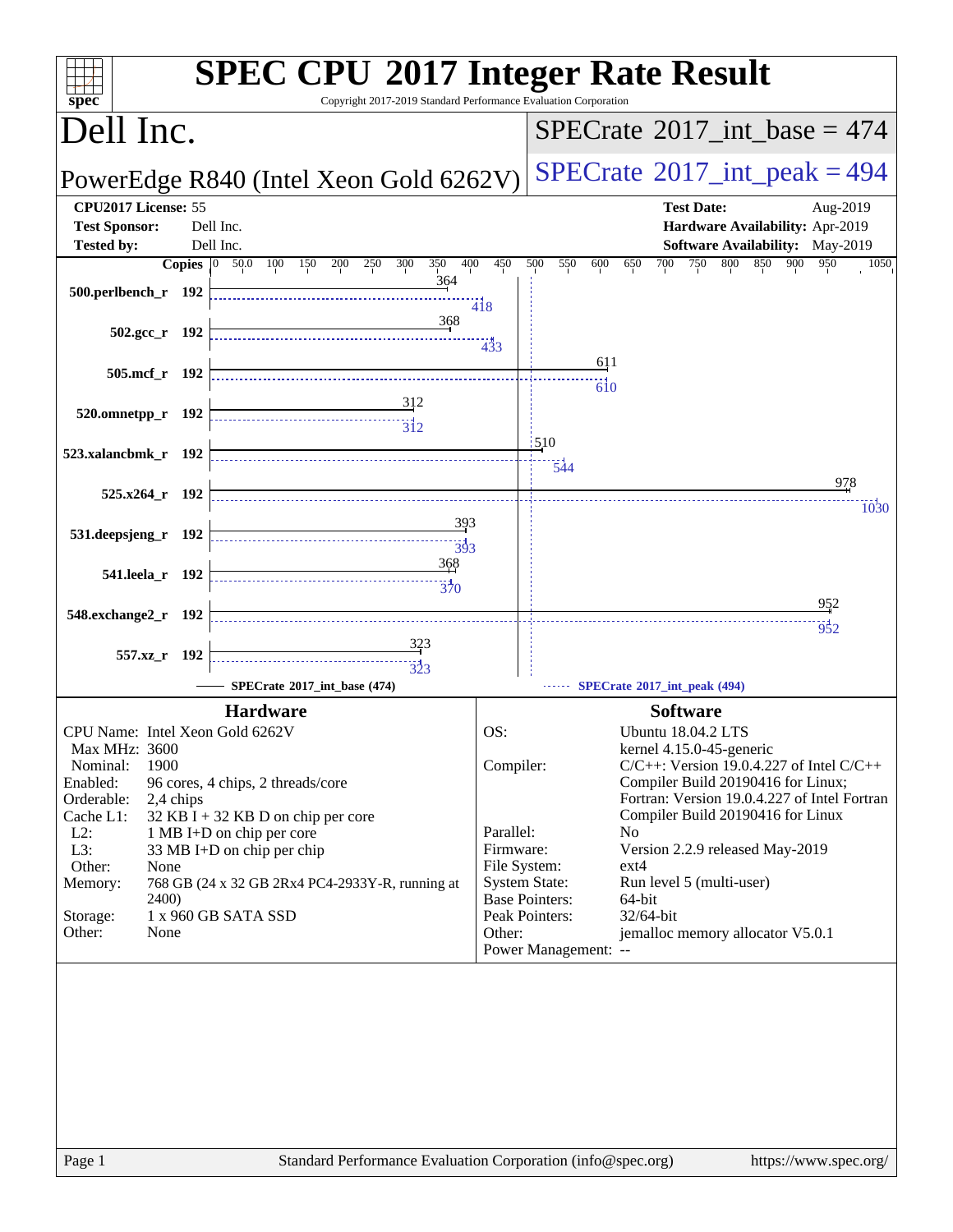# **[spec](http://www.spec.org/)**

# **[SPEC CPU](http://www.spec.org/auto/cpu2017/Docs/result-fields.html#SPECCPU2017IntegerRateResult)[2017 Integer Rate Result](http://www.spec.org/auto/cpu2017/Docs/result-fields.html#SPECCPU2017IntegerRateResult)**

Copyright 2017-2019 Standard Performance Evaluation Corporation

### Dell Inc.

### $SPECrate$ <sup>®</sup>[2017\\_int\\_base =](http://www.spec.org/auto/cpu2017/Docs/result-fields.html#SPECrate2017intbase) 474

### PowerEdge R840 (Intel Xeon Gold  $6262V$ ) [SPECrate](http://www.spec.org/auto/cpu2017/Docs/result-fields.html#SPECrate2017intpeak)®[2017\\_int\\_peak = 4](http://www.spec.org/auto/cpu2017/Docs/result-fields.html#SPECrate2017intpeak)94

**[CPU2017 License:](http://www.spec.org/auto/cpu2017/Docs/result-fields.html#CPU2017License)** 55 **[Test Date:](http://www.spec.org/auto/cpu2017/Docs/result-fields.html#TestDate)** Aug-2019 **[Test Sponsor:](http://www.spec.org/auto/cpu2017/Docs/result-fields.html#TestSponsor)** Dell Inc. **[Hardware Availability:](http://www.spec.org/auto/cpu2017/Docs/result-fields.html#HardwareAvailability)** Apr-2019 **[Tested by:](http://www.spec.org/auto/cpu2017/Docs/result-fields.html#Testedby)** Dell Inc. **[Software Availability:](http://www.spec.org/auto/cpu2017/Docs/result-fields.html#SoftwareAvailability)** May-2019

### **[Results Table](http://www.spec.org/auto/cpu2017/Docs/result-fields.html#ResultsTable)**

|                                     | <b>Base</b>   |                |       |                |       | <b>Peak</b>    |       |               |                |              |                |              |                |              |
|-------------------------------------|---------------|----------------|-------|----------------|-------|----------------|-------|---------------|----------------|--------------|----------------|--------------|----------------|--------------|
| <b>Benchmark</b>                    | <b>Copies</b> | <b>Seconds</b> | Ratio | <b>Seconds</b> | Ratio | <b>Seconds</b> | Ratio | <b>Copies</b> | <b>Seconds</b> | <b>Ratio</b> | <b>Seconds</b> | <b>Ratio</b> | <b>Seconds</b> | <b>Ratio</b> |
| $500.$ perlbench_r                  | 192           | 839            | 364   | 839            | 364   |                |       | 192           | 730            | 418          | 729            | 420          |                |              |
| $502.\text{gcc}$ _r                 | 192           | 736            | 369   | 738            | 368   |                |       | 192           | 627            | 433          | 625            | 435          |                |              |
| $505$ .mcf r                        | 192           | 508            | 611   | 507            | 612   |                |       | 192           | 509            | 610          | 509            | 610          |                |              |
| 520.omnetpp_r                       | 192           | 807            | 312   | 806            | 313   |                |       | 192           | 807            | 312          | 806            | 313          |                |              |
| 523.xalancbmk r                     | 192           | 398            | 510   | 397            | 511   |                |       | 192           | 373            | 544          | 373            | 544          |                |              |
| 525.x264 r                          | 192           | 344            | 978   | 342            | 983   |                |       | 192           | 328            | 1030         | 328            | 1030         |                |              |
| 531.deepsjeng_r                     | 192           | 560            | 393   | 560            | 393   |                |       | 192           | 560            | 393          | 560            | 393          |                |              |
| 541.leela r                         | 192           | 865            | 368   | 843            | 377   |                |       | 192           | 858            | 371          | 859            | <b>370</b>   |                |              |
| 548.exchange2_r                     | 192           | 527            | 955   | 529            | 952   |                |       | 192           | 528            | 952          | 528            | 952          |                |              |
| 557.xz                              | 192           | 641            | 323   | 640            | 324   |                |       | 192           | 642            | 323          | 641            | 324          |                |              |
| $SPECrate^{\circ}2017\_int\_base =$ |               |                | 474   |                |       |                |       |               |                |              |                |              |                |              |
| $SPECrate^{\circ}2017\_int\_peak =$ |               |                | 494   |                |       |                |       |               |                |              |                |              |                |              |

Results appear in the [order in which they were run](http://www.spec.org/auto/cpu2017/Docs/result-fields.html#RunOrder). Bold underlined text [indicates a median measurement](http://www.spec.org/auto/cpu2017/Docs/result-fields.html#Median).

### **[Submit Notes](http://www.spec.org/auto/cpu2017/Docs/result-fields.html#SubmitNotes)**

 The numactl mechanism was used to bind copies to processors. The config file option 'submit' was used to generate numactl commands to bind each copy to a specific processor. For details, please see the config file.

### **[General Notes](http://www.spec.org/auto/cpu2017/Docs/result-fields.html#GeneralNotes)**

Environment variables set by runcpu before the start of the run: LD\_LIBRARY\_PATH = "/home/cpu2017/lib/intel64:/home/cpu2017/lib/ia32:/home/cpu2017/je5.0.1-32"

 Binaries compiled on a system with 1x Intel Core i9-7900X CPU + 32GB RAM memory using Redhat Enterprise Linux 7.5 NA: The test sponsor attests, as of date of publication, that CVE-2017-5754 (Meltdown) is mitigated in the system as tested and documented. Yes: The test sponsor attests, as of date of publication, that CVE-2017-5753 (Spectre variant 1) is mitigated in the system as tested and documented. Yes: The test sponsor attests, as of date of publication, that CVE-2017-5715 (Spectre variant 2) is mitigated in the system as tested and documented. Transparent Huge Pages enabled by default Prior to runcpu invocation Filesystem page cache synced and cleared with: sync; echo 3> /proc/sys/vm/drop\_caches runcpu command invoked through numactl i.e.: numactl --interleave=all runcpu <etc> jemalloc, a general purpose malloc implementation built with the RedHat Enterprise 7.5, and the system compiler gcc 4.8.5 sources available from jemalloc.net or <https://github.com/jemalloc/jemalloc/releases>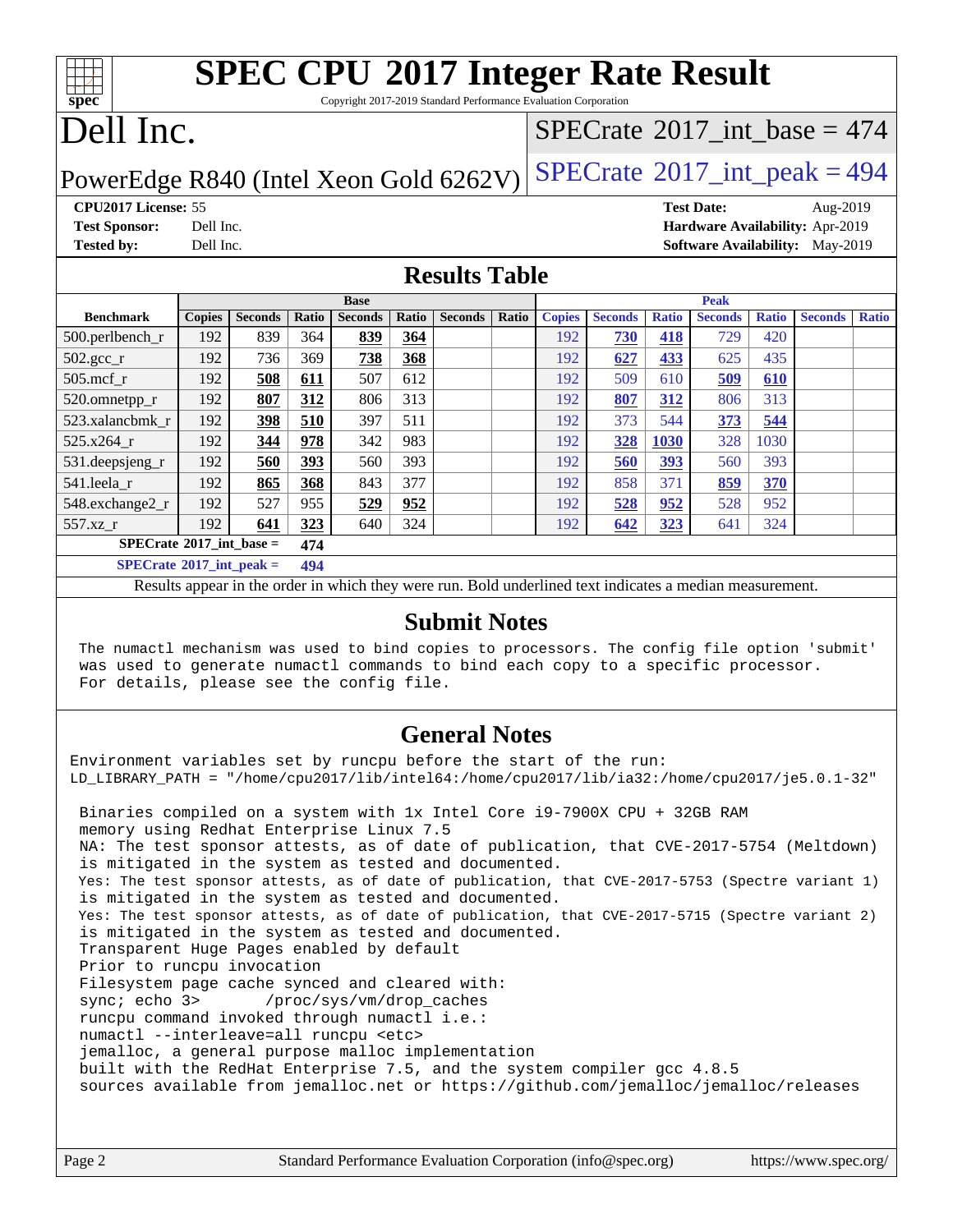#### **[SPEC CPU](http://www.spec.org/auto/cpu2017/Docs/result-fields.html#SPECCPU2017IntegerRateResult)[2017 Integer Rate Result](http://www.spec.org/auto/cpu2017/Docs/result-fields.html#SPECCPU2017IntegerRateResult)**  $+\ +$ **[spec](http://www.spec.org/)** Copyright 2017-2019 Standard Performance Evaluation Corporation Dell Inc.  $SPECTate$ <sup>®</sup>[2017\\_int\\_base =](http://www.spec.org/auto/cpu2017/Docs/result-fields.html#SPECrate2017intbase) 474 PowerEdge R840 (Intel Xeon Gold  $6262V$ ) [SPECrate](http://www.spec.org/auto/cpu2017/Docs/result-fields.html#SPECrate2017intpeak)<sup>®</sup>[2017\\_int\\_peak = 4](http://www.spec.org/auto/cpu2017/Docs/result-fields.html#SPECrate2017intpeak)94 **[CPU2017 License:](http://www.spec.org/auto/cpu2017/Docs/result-fields.html#CPU2017License)** 55 **[Test Date:](http://www.spec.org/auto/cpu2017/Docs/result-fields.html#TestDate)** Aug-2019 **[Test Sponsor:](http://www.spec.org/auto/cpu2017/Docs/result-fields.html#TestSponsor)** Dell Inc. **[Hardware Availability:](http://www.spec.org/auto/cpu2017/Docs/result-fields.html#HardwareAvailability)** Apr-2019 **[Tested by:](http://www.spec.org/auto/cpu2017/Docs/result-fields.html#Testedby)** Dell Inc. **[Software Availability:](http://www.spec.org/auto/cpu2017/Docs/result-fields.html#SoftwareAvailability)** May-2019 **[Platform Notes](http://www.spec.org/auto/cpu2017/Docs/result-fields.html#PlatformNotes)** BIOS settings: ADDDC setting disabled Sub NUMA Cluster enabled Virtualization Technology disabled DCU Streamer Prefetcher disabled System Profile set to Custom CPU Performance set to Maximum Performance C States set to Autonomous C1E disabled Uncore Frequency set to Dynamic Energy Efficiency Policy set to Performance Memory Patrol Scrub disabled Logical Processor enabled CPU Interconnect Bus Link Power Management disabled PCI ASPM L1 Link Power Management disabled Sysinfo program /home/cpu2017/bin/sysinfo Rev: r5974 of 2018-05-19 9bcde8f2999c33d61f64985e45859ea9 running on intel-sut Wed Aug 21 00:40:46 2019 SUT (System Under Test) info as seen by some common utilities. For more information on this section, see <https://www.spec.org/cpu2017/Docs/config.html#sysinfo> From /proc/cpuinfo model name : Intel(R) Xeon(R) Gold 6262V CPU @ 1.90GHz 4 "physical id"s (chips) 192 "processors" cores, siblings (Caution: counting these is hw and system dependent. The following excerpts from /proc/cpuinfo might not be reliable. Use with caution.) cpu cores : 24 siblings : 48 physical 0: cores 0 1 2 3 4 5 8 9 10 11 12 13 16 17 18 19 20 21 24 25 26 27 28 29 physical 1: cores 0 1 2 3 4 5 8 9 10 11 12 13 16 17 18 19 20 21 24 25 26 27 28 29 physical 2: cores 0 1 2 3 4 5 8 9 10 11 12 13 16 17 18 19 20 21 24 25 26 27 28 29 physical 3: cores 0 1 2 3 4 5 8 9 10 11 12 13 16 17 18 19 20 21 24 25 26 27 28 29 From lscpu: Architecture: x86\_64 CPU op-mode(s): 32-bit, 64-bit Byte Order: Little Endian CPU(s): 192 On-line CPU(s) list: 0-191 Thread(s) per core: 2 Core(s) per socket: 24 Socket(s): 4 NUMA node(s): 8 Vendor ID: GenuineIntel **(Continued on next page)**Page 3 Standard Performance Evaluation Corporation [\(info@spec.org\)](mailto:info@spec.org) <https://www.spec.org/>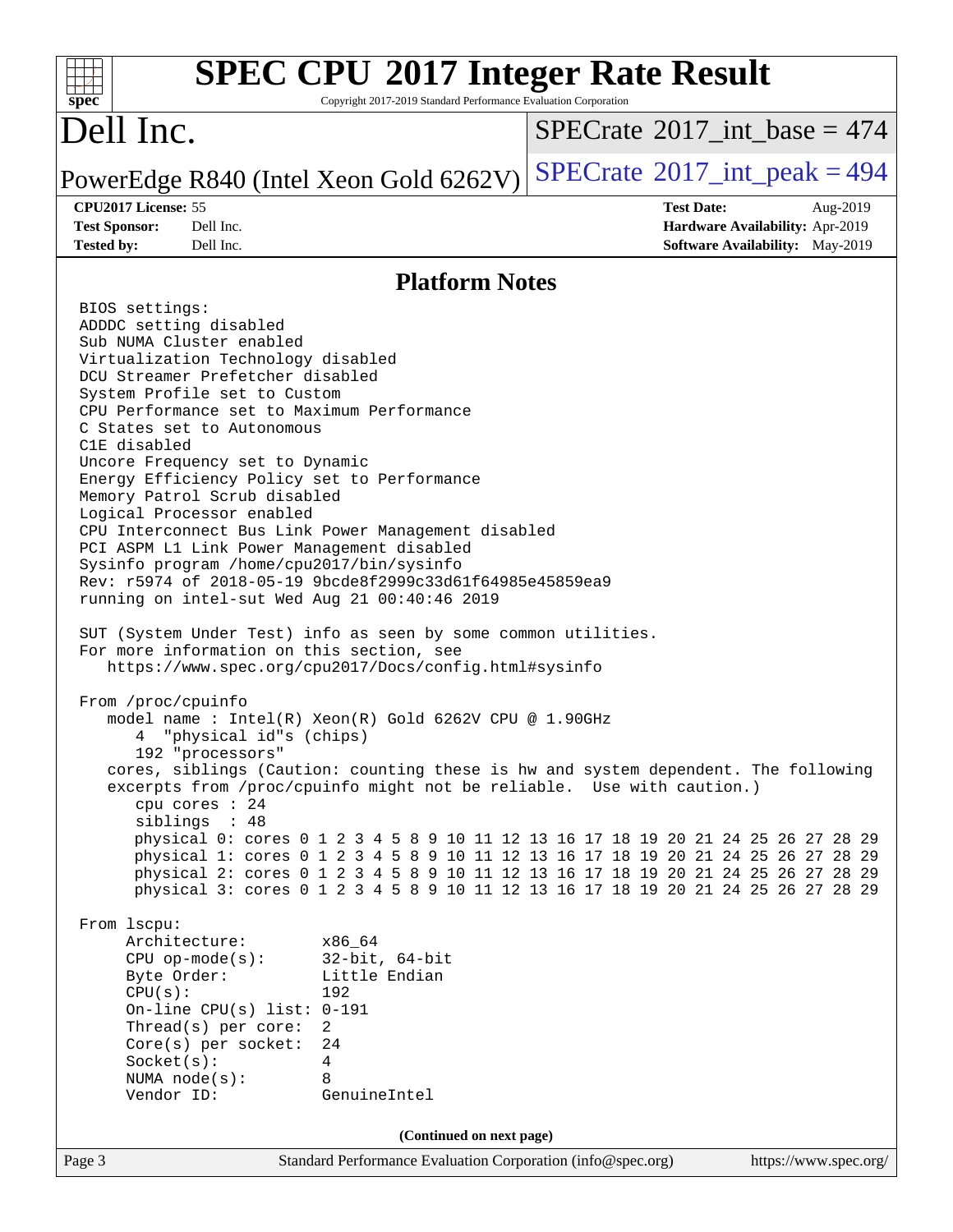#### $+\prime$ **[spec](http://www.spec.org/)**

# **[SPEC CPU](http://www.spec.org/auto/cpu2017/Docs/result-fields.html#SPECCPU2017IntegerRateResult)[2017 Integer Rate Result](http://www.spec.org/auto/cpu2017/Docs/result-fields.html#SPECCPU2017IntegerRateResult)**

Copyright 2017-2019 Standard Performance Evaluation Corporation

## Dell Inc.

 $SPECTate$ <sup>®</sup>[2017\\_int\\_base =](http://www.spec.org/auto/cpu2017/Docs/result-fields.html#SPECrate2017intbase) 474

PowerEdge R840 (Intel Xeon Gold  $6262V$ ) [SPECrate](http://www.spec.org/auto/cpu2017/Docs/result-fields.html#SPECrate2017intpeak)<sup>®</sup>[2017\\_int\\_peak = 4](http://www.spec.org/auto/cpu2017/Docs/result-fields.html#SPECrate2017intpeak)94

**[CPU2017 License:](http://www.spec.org/auto/cpu2017/Docs/result-fields.html#CPU2017License)** 55 **[Test Date:](http://www.spec.org/auto/cpu2017/Docs/result-fields.html#TestDate)** Aug-2019 **[Test Sponsor:](http://www.spec.org/auto/cpu2017/Docs/result-fields.html#TestSponsor)** Dell Inc. **[Hardware Availability:](http://www.spec.org/auto/cpu2017/Docs/result-fields.html#HardwareAvailability)** Apr-2019 **[Tested by:](http://www.spec.org/auto/cpu2017/Docs/result-fields.html#Testedby)** Dell Inc. **[Software Availability:](http://www.spec.org/auto/cpu2017/Docs/result-fields.html#SoftwareAvailability)** May-2019

### **[Platform Notes \(Continued\)](http://www.spec.org/auto/cpu2017/Docs/result-fields.html#PlatformNotes)**

 CPU family: 6 Model: 85 Model name: Intel(R) Xeon(R) Gold 6262V CPU @ 1.90GHz Stepping: 7 CPU MHz: 2270.605 BogoMIPS: 3800.00 Virtualization: VT-x L1d cache: 32K L1i cache: 32K L2 cache: 1024K L3 cache: 33792K NUMA node0 CPU(s): 0,8,16,24,32,40,48,56,64,72,80,88,96,104,112,120,128,136,144,152,160,168,176,184 NUMA node1 CPU(s): 1,9,17,25,33,41,49,57,65,73,81,89,97,105,113,121,129,137,145,153,161,169,177,185 NUMA node2 CPU(s): 2,10,18,26,34,42,50,58,66,74,82,90,98,106,114,122,130,138,146,154,162,170,178,186 NUMA node3 CPU(s): 3,11,19,27,35,43,51,59,67,75,83,91,99,107,115,123,131,139,147,155,163,171,179,187 NUMA node4 CPU(s): 4,12,20,28,36,44,52,60,68,76,84,92,100,108,116,124,132,140,148,156,164,172,180,188 NUMA node5 CPU(s): 5,13,21,29,37,45,53,61,69,77,85,93,101,109,117,125,133,141,149,157,165,173,181,189 NUMA node6 CPU(s): 6,14,22,30,38,46,54,62,70,78,86,94,102,110,118,126,134,142,150,158,166,174,182,190 NUMA node7 CPU(s): 7,15,23,31,39,47,55,63,71,79,87,95,103,111,119,127,135,143,151,159,167,175,183,191 Flags: fpu vme de pse tsc msr pae mce cx8 apic sep mtrr pge mca cmov pat pse36 clflush dts acpi mmx fxsr sse sse2 ss ht tm pbe syscall nx pdpe1gb rdtscp lm constant\_tsc art arch\_perfmon pebs bts rep\_good nopl xtopology nonstop\_tsc cpuid aperfmperf pni pclmulqdq dtes64 monitor ds\_cpl vmx smx est tm2 ssse3 sdbg fma cx16 xtpr pdcm pcid dca sse4\_1 sse4\_2 x2apic movbe popcnt aes xsave avx f16c rdrand lahf\_lm abm 3dnowprefetch cpuid\_fault epb cat\_l3 cdp\_l3 invpcid\_single intel\_ppin ssbd mba ibrs ibpb stibp ibrs\_enhanced tpr\_shadow vnmi flexpriority ept vpid fsgsbase tsc\_adjust bmi1 hle avx2 smep bmi2 erms invpcid rtm cqm mpx rdt\_a avx512f avx512dq rdseed adx smap clflushopt clwb intel\_pt avx512cd avx512bw avx512vl xsaveopt xsavec xgetbv1 xsaves cqm\_llc cqm\_occup\_llc cqm\_mbm\_total cqm\_mbm\_local dtherm ida arat pln pts pku ospke avx512\_vnni flush\_l1d arch\_capabilities /proc/cpuinfo cache data cache size : 33792 KB From numactl --hardware WARNING: a numactl 'node' might or might not correspond to a physical chip. available: 8 nodes (0-7) node 0 cpus: 0 8 16 24 32 40 48 56 64 72 80 88 96 104 112 120 128 136 144 152 160 168 176 184 **(Continued on next page)**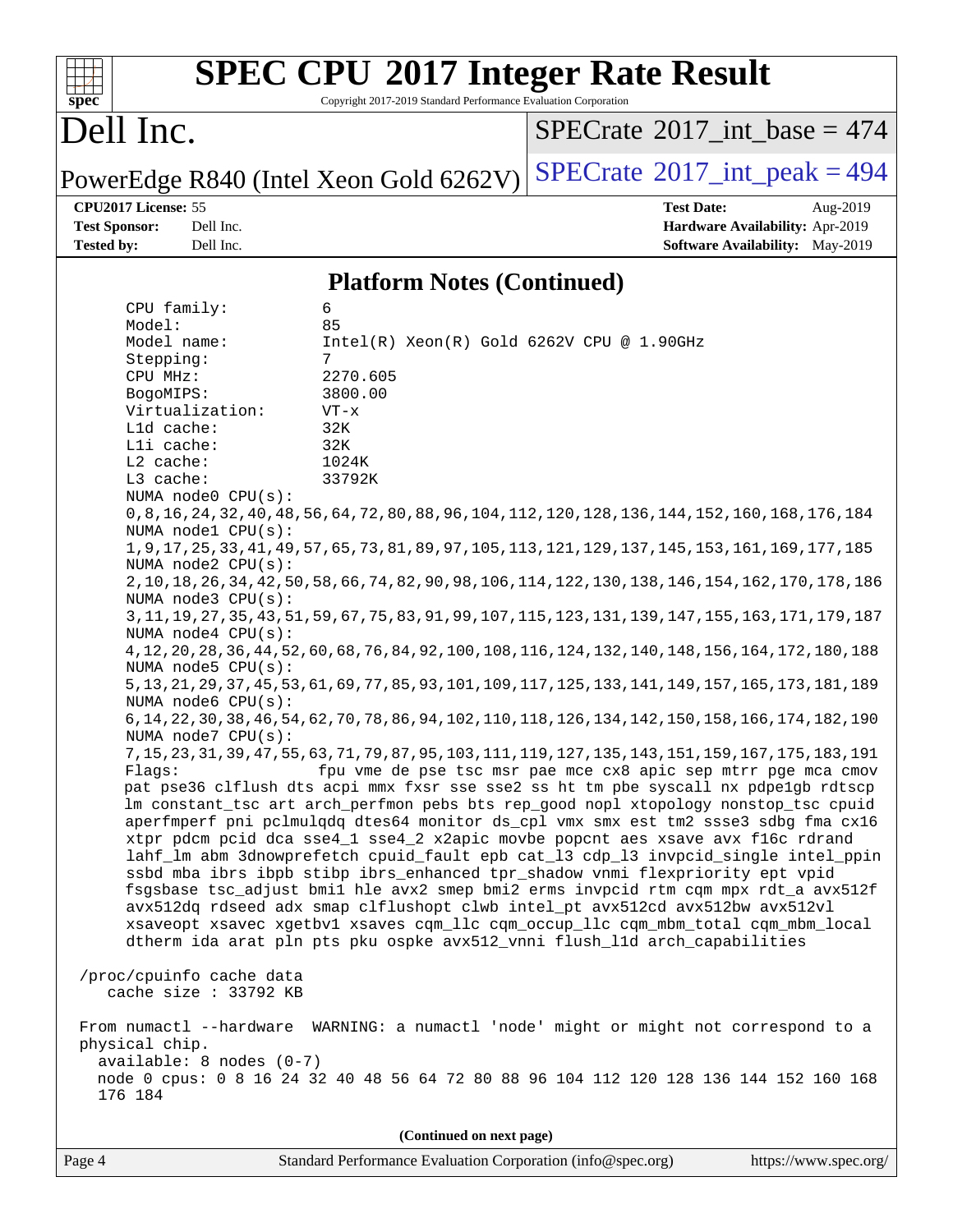

# **[SPEC CPU](http://www.spec.org/auto/cpu2017/Docs/result-fields.html#SPECCPU2017IntegerRateResult)[2017 Integer Rate Result](http://www.spec.org/auto/cpu2017/Docs/result-fields.html#SPECCPU2017IntegerRateResult)**

Copyright 2017-2019 Standard Performance Evaluation Corporation

### Dell Inc.

 $SPECrate$ <sup>®</sup>[2017\\_int\\_base =](http://www.spec.org/auto/cpu2017/Docs/result-fields.html#SPECrate2017intbase) 474

PowerEdge R840 (Intel Xeon Gold  $6262V$ ) [SPECrate](http://www.spec.org/auto/cpu2017/Docs/result-fields.html#SPECrate2017intpeak)<sup>®</sup>[2017\\_int\\_peak = 4](http://www.spec.org/auto/cpu2017/Docs/result-fields.html#SPECrate2017intpeak)94

**[Tested by:](http://www.spec.org/auto/cpu2017/Docs/result-fields.html#Testedby)** Dell Inc. **[Software Availability:](http://www.spec.org/auto/cpu2017/Docs/result-fields.html#SoftwareAvailability)** May-2019

**[CPU2017 License:](http://www.spec.org/auto/cpu2017/Docs/result-fields.html#CPU2017License)** 55 **[Test Date:](http://www.spec.org/auto/cpu2017/Docs/result-fields.html#TestDate)** Aug-2019 **[Test Sponsor:](http://www.spec.org/auto/cpu2017/Docs/result-fields.html#TestSponsor)** Dell Inc. **[Hardware Availability:](http://www.spec.org/auto/cpu2017/Docs/result-fields.html#HardwareAvailability)** Apr-2019

#### **[Platform Notes \(Continued\)](http://www.spec.org/auto/cpu2017/Docs/result-fields.html#PlatformNotes)**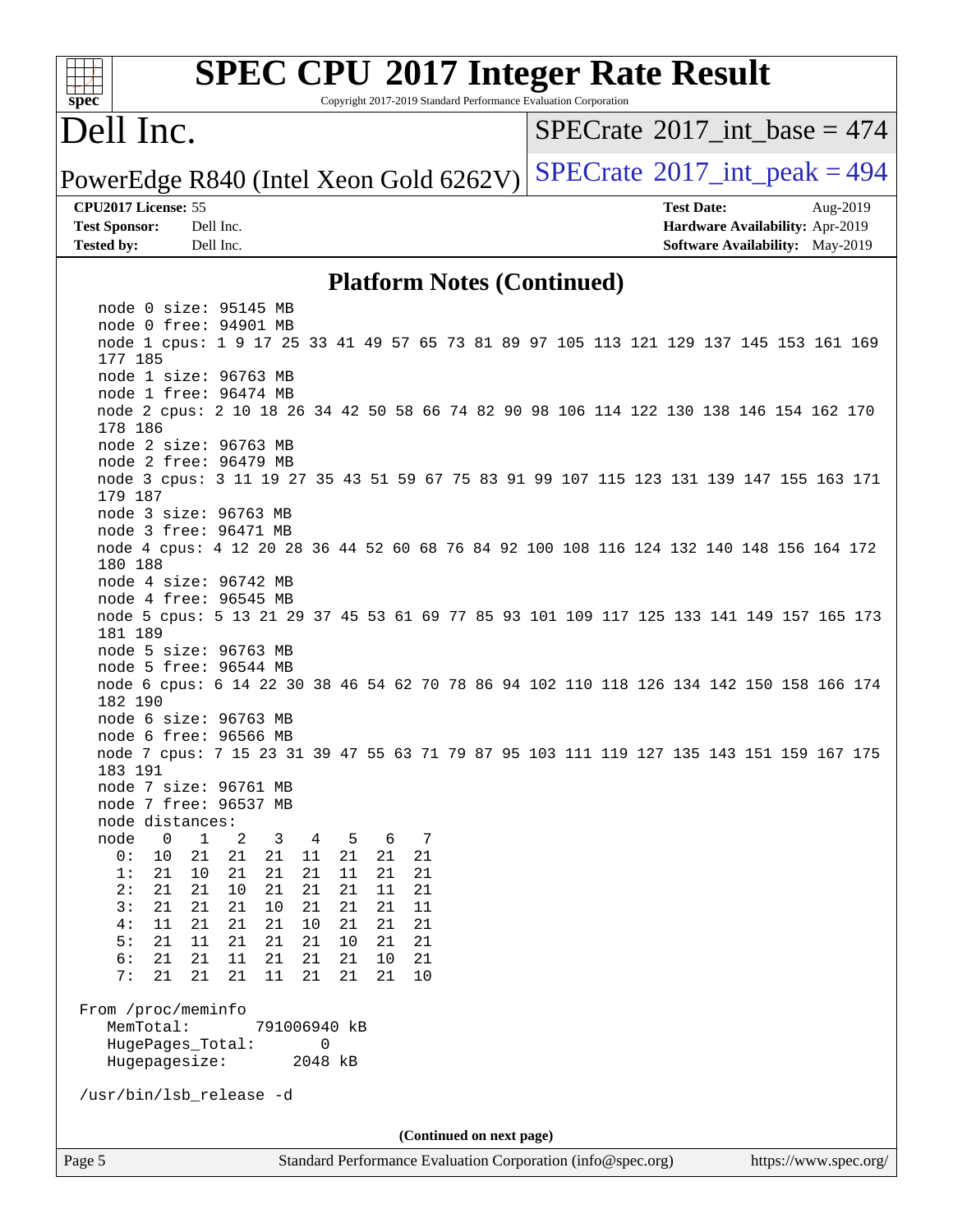| <b>SPEC CPU®2017 Integer Rate Result</b><br>Spec<br>Copyright 2017-2019 Standard Performance Evaluation Corporation                                                                                                                                                                                                                                                                                                                                                                                        |                                                                                                            |
|------------------------------------------------------------------------------------------------------------------------------------------------------------------------------------------------------------------------------------------------------------------------------------------------------------------------------------------------------------------------------------------------------------------------------------------------------------------------------------------------------------|------------------------------------------------------------------------------------------------------------|
| Dell Inc.                                                                                                                                                                                                                                                                                                                                                                                                                                                                                                  | $SPECrate^{\circ}2017\_int\_base = 474$                                                                    |
| PowerEdge R840 (Intel Xeon Gold 6262V)                                                                                                                                                                                                                                                                                                                                                                                                                                                                     | $SPECrate^{\circ}2017\_int\_peak = 494$                                                                    |
| CPU2017 License: 55<br><b>Test Sponsor:</b><br>Dell Inc.<br><b>Tested by:</b><br>Dell Inc.                                                                                                                                                                                                                                                                                                                                                                                                                 | <b>Test Date:</b><br>Aug-2019<br>Hardware Availability: Apr-2019<br><b>Software Availability:</b> May-2019 |
| <b>Platform Notes (Continued)</b>                                                                                                                                                                                                                                                                                                                                                                                                                                                                          |                                                                                                            |
| Ubuntu 18.04.2 LTS                                                                                                                                                                                                                                                                                                                                                                                                                                                                                         |                                                                                                            |
| From /etc/*release* /etc/*version*<br>debian version: buster/sid<br>os-release:<br>NAME="Ubuntu"<br>VERSION="18.04.2 LTS (Bionic Beaver)"<br>ID=ubuntu<br>ID LIKE=debian<br>PRETTY_NAME="Ubuntu 18.04.2 LTS"<br>VERSION_ID="18.04"<br>HOME_URL="https://www.ubuntu.com/"<br>SUPPORT_URL="https://help.ubuntu.com/"<br>uname $-a$ :<br>Linux intel-sut 4.15.0-45-generic #48-Ubuntu SMP Tue Jan 29 16:28:13 UTC 2019 x86_64<br>x86_64 x86_64 GNU/Linux                                                      |                                                                                                            |
| Kernel self-reported vulnerability status:                                                                                                                                                                                                                                                                                                                                                                                                                                                                 |                                                                                                            |
| Not affected<br>$CVE-2017-5754$ (Meltdown):<br>CVE-2017-5753 (Spectre variant 1): Mitigation: __user pointer sanitization<br>CVE-2017-5715 (Spectre variant 2): Mitigation: Enhanced IBRS, IBPB                                                                                                                                                                                                                                                                                                            |                                                                                                            |
| run-level 5 Aug 21 00:38                                                                                                                                                                                                                                                                                                                                                                                                                                                                                   |                                                                                                            |
| SPEC is set to: /home/cpu2017<br>Filesystem Type Size Used Avail Use% Mounted on<br>/dev/sda2<br>ext4 439G<br>44G 374G 11% /                                                                                                                                                                                                                                                                                                                                                                               |                                                                                                            |
| Additional information from dmidecode follows. WARNING: Use caution when you interpret<br>this section. The 'dmidecode' program reads system data which is "intended to allow<br>hardware to be accurately determined", but the intent may not be met, as there are<br>frequent changes to hardware, firmware, and the "DMTF SMBIOS" standard.<br>BIOS Dell Inc. 2.2.9 05/08/2019<br>Memory:<br>24x 00AD00B300AD HMA84GR7CJR4N-WM 32 GB 2 rank 2933, configured at 2400<br>24x Not Specified Not Specified |                                                                                                            |
| (End of data from sysinfo program)                                                                                                                                                                                                                                                                                                                                                                                                                                                                         |                                                                                                            |
| <b>Compiler Version Notes</b>                                                                                                                                                                                                                                                                                                                                                                                                                                                                              |                                                                                                            |
| $\vert$ 502.gcc_r(peak)<br>C                                                                                                                                                                                                                                                                                                                                                                                                                                                                               |                                                                                                            |
|                                                                                                                                                                                                                                                                                                                                                                                                                                                                                                            |                                                                                                            |
| (Continued on next page)<br>Page 6<br>Standard Performance Evaluation Corporation (info@spec.org)                                                                                                                                                                                                                                                                                                                                                                                                          | https://www.spec.org/                                                                                      |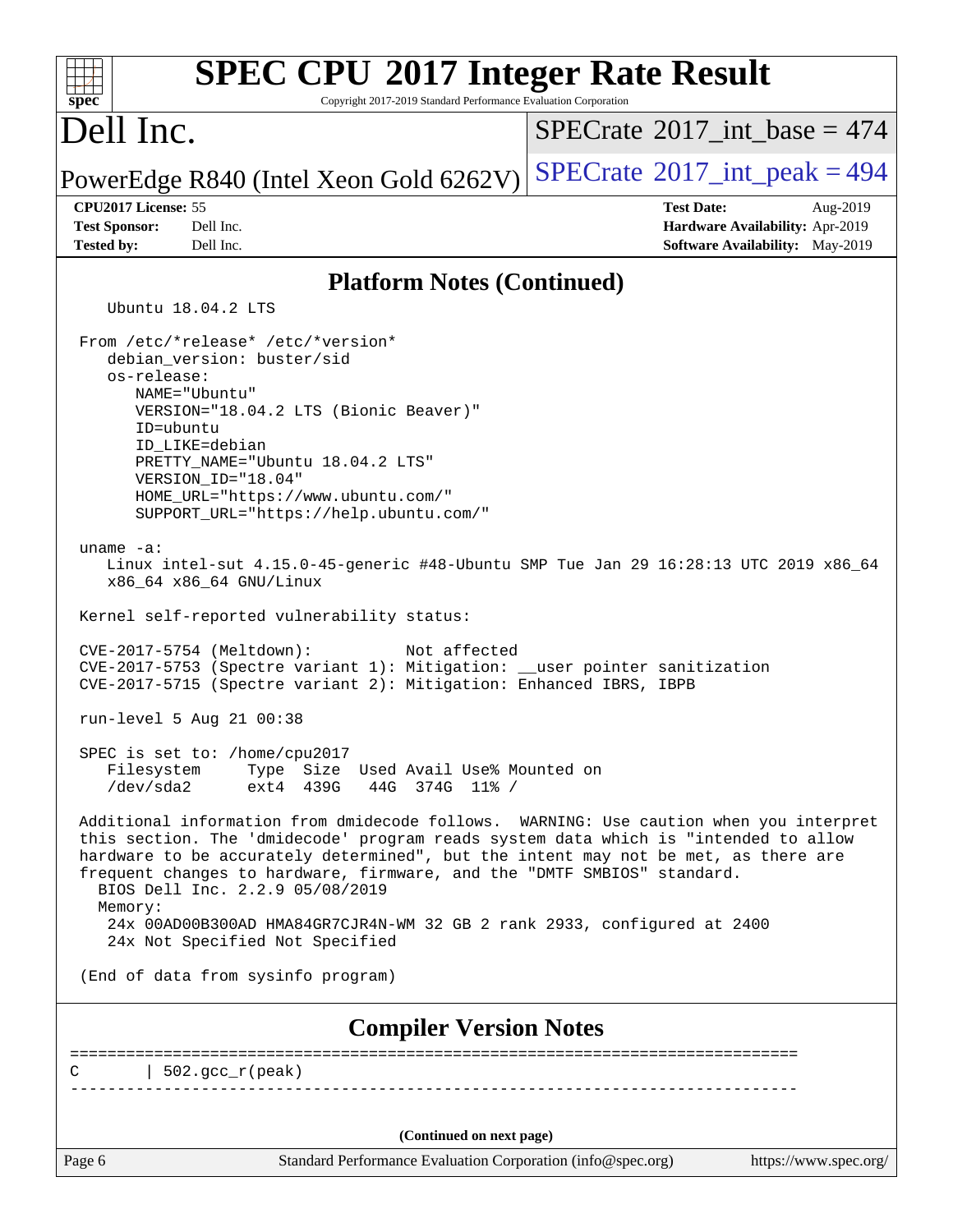| SI | I | эe | Ľ |  |
|----|---|----|---|--|

# **[SPEC CPU](http://www.spec.org/auto/cpu2017/Docs/result-fields.html#SPECCPU2017IntegerRateResult)[2017 Integer Rate Result](http://www.spec.org/auto/cpu2017/Docs/result-fields.html#SPECCPU2017IntegerRateResult)**

Copyright 2017-2019 Standard Performance Evaluation Corporation

## Dell Inc.

 $SPECrate$ <sup>®</sup> $2017$ \_int\_base = 474

PowerEdge R840 (Intel Xeon Gold  $6262V$ ) [SPECrate](http://www.spec.org/auto/cpu2017/Docs/result-fields.html#SPECrate2017intpeak)<sup>®</sup>[2017\\_int\\_peak = 4](http://www.spec.org/auto/cpu2017/Docs/result-fields.html#SPECrate2017intpeak)94

**[CPU2017 License:](http://www.spec.org/auto/cpu2017/Docs/result-fields.html#CPU2017License)** 55 **[Test Date:](http://www.spec.org/auto/cpu2017/Docs/result-fields.html#TestDate)** Aug-2019 **[Test Sponsor:](http://www.spec.org/auto/cpu2017/Docs/result-fields.html#TestSponsor)** Dell Inc. **[Hardware Availability:](http://www.spec.org/auto/cpu2017/Docs/result-fields.html#HardwareAvailability)** Apr-2019 **[Tested by:](http://www.spec.org/auto/cpu2017/Docs/result-fields.html#Testedby)** Dell Inc. Dell Inc. **[Software Availability:](http://www.spec.org/auto/cpu2017/Docs/result-fields.html#SoftwareAvailability)** May-2019

### **[Compiler Version Notes \(Continued\)](http://www.spec.org/auto/cpu2017/Docs/result-fields.html#CompilerVersionNotes)**

| Page 7 | Standard Performance Evaluation Corporation (info@spec.org)                                                                                                                      | https://www.spec.org/ |
|--------|----------------------------------------------------------------------------------------------------------------------------------------------------------------------------------|-----------------------|
|        | (Continued on next page)                                                                                                                                                         |                       |
|        | Version 19.0.4.227 Build 20190416<br>Copyright (C) 1985-2019 Intel Corporation. All rights reserved.<br>---------------------------------                                        |                       |
|        | 531.deepsjeng_r(base, peak) 541.leela_r(base, peak)<br>Intel(R) C++ Intel(R) 64 Compiler for applications running on Intel(R) 64,                                                |                       |
|        | 520.omnetpp_r(base, peak) 523.xalancbmk_r(base)                                                                                                                                  |                       |
|        | 19.0.4.227 Build 20190416<br>Copyright (C) 1985-2019 Intel Corporation. All rights reserved.                                                                                     |                       |
|        | $C++$   523.xalancbmk_r(peak)<br>Intel(R) C++ Intel(R) 64 Compiler for applications running on IA-32, Version                                                                    |                       |
|        | Copyright (C) 1985-2019 Intel Corporation. All rights reserved.                                                                                                                  |                       |
|        | Intel(R) C Intel(R) 64 Compiler for applications running on Intel(R) 64,<br>Version 19.0.4.227 Build 20190416                                                                    |                       |
| С      | 500.perlbench_r(base, peak) 502.gcc_r(base) 505.mcf_r(base, peak)<br>525.x264_r(base, peak) 557.xz_r(base, peak)                                                                 |                       |
|        | Copyright (C) 1985-2019 Intel Corporation. All rights reserved.                                                                                                                  |                       |
|        | Intel(R) C Intel(R) 64 Compiler for applications running on IA-32, Version<br>19.0.4.227 Build 20190416                                                                          |                       |
| C      | $\vert$ 502.gcc_r(peak)                                                                                                                                                          |                       |
|        | Intel(R) C Intel(R) 64 Compiler for applications running on Intel(R) 64,<br>Version 19.0.4.227 Build 20190416<br>Copyright (C) 1985-2019 Intel Corporation. All rights reserved. |                       |
| C      | 500.perlbench_r(base, peak) 502.gcc_r(base) 505.mcf_r(base, peak)<br>525.x264_r(base, peak) 557.xz_r(base, peak)                                                                 |                       |
|        |                                                                                                                                                                                  |                       |
|        | Intel(R) C Intel(R) 64 Compiler for applications running on IA-32, Version<br>19.0.4.227 Build 20190416<br>Copyright (C) 1985-2019 Intel Corporation. All rights reserved.       |                       |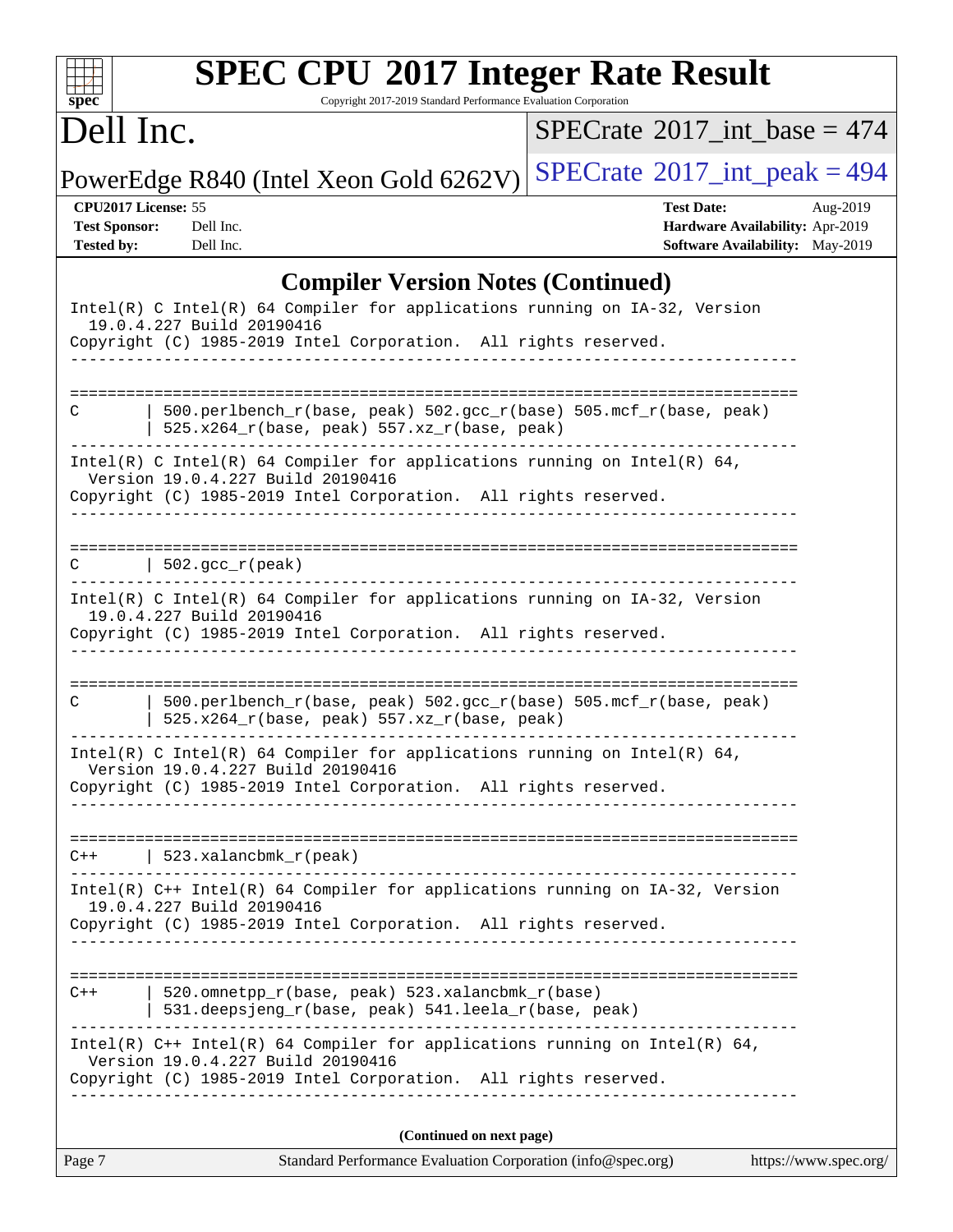| S | U | e | Ľ |  |
|---|---|---|---|--|

# **[SPEC CPU](http://www.spec.org/auto/cpu2017/Docs/result-fields.html#SPECCPU2017IntegerRateResult)[2017 Integer Rate Result](http://www.spec.org/auto/cpu2017/Docs/result-fields.html#SPECCPU2017IntegerRateResult)**

Copyright 2017-2019 Standard Performance Evaluation Corporation

### Dell Inc.

 $SPECTate$ <sup>®</sup>[2017\\_int\\_base =](http://www.spec.org/auto/cpu2017/Docs/result-fields.html#SPECrate2017intbase) 474

PowerEdge R840 (Intel Xeon Gold  $6262V$ ) [SPECrate](http://www.spec.org/auto/cpu2017/Docs/result-fields.html#SPECrate2017intpeak)<sup>®</sup>[2017\\_int\\_peak = 4](http://www.spec.org/auto/cpu2017/Docs/result-fields.html#SPECrate2017intpeak)94

**[CPU2017 License:](http://www.spec.org/auto/cpu2017/Docs/result-fields.html#CPU2017License)** 55 **[Test Date:](http://www.spec.org/auto/cpu2017/Docs/result-fields.html#TestDate)** Aug-2019 **[Test Sponsor:](http://www.spec.org/auto/cpu2017/Docs/result-fields.html#TestSponsor)** Dell Inc. **[Hardware Availability:](http://www.spec.org/auto/cpu2017/Docs/result-fields.html#HardwareAvailability)** Apr-2019 **[Tested by:](http://www.spec.org/auto/cpu2017/Docs/result-fields.html#Testedby)** Dell Inc. **[Software Availability:](http://www.spec.org/auto/cpu2017/Docs/result-fields.html#SoftwareAvailability)** May-2019

### **[Compiler Version Notes \(Continued\)](http://www.spec.org/auto/cpu2017/Docs/result-fields.html#CompilerVersionNotes)**

| $C++$   523.xalancbmk $r(\text{peak})$                                                                                                                                                   |
|------------------------------------------------------------------------------------------------------------------------------------------------------------------------------------------|
| Intel(R) $C++$ Intel(R) 64 Compiler for applications running on IA-32, Version<br>19.0.4.227 Build 20190416<br>Copyright (C) 1985-2019 Intel Corporation. All rights reserved.           |
| $C++$                                                                                                                                                                                    |
| 520.omnetpp $r(base, peak)$ 523.xalancbmk $r(base)$<br>531.deepsjeng_r(base, peak) 541.leela_r(base, peak)                                                                               |
| Intel(R) $C++$ Intel(R) 64 Compiler for applications running on Intel(R) 64,<br>Version 19.0.4.227 Build 20190416<br>Copyright (C) 1985-2019 Intel Corporation. All rights reserved.     |
| Fortran   548.exchange2 $r(base, peak)$                                                                                                                                                  |
| $Intel(R)$ Fortran Intel(R) 64 Compiler for applications running on Intel(R)<br>64, Version 19.0.4.227 Build 20190416<br>Copyright (C) 1985-2019 Intel Corporation. All rights reserved. |
|                                                                                                                                                                                          |

### **[Base Compiler Invocation](http://www.spec.org/auto/cpu2017/Docs/result-fields.html#BaseCompilerInvocation)**

[C benchmarks](http://www.spec.org/auto/cpu2017/Docs/result-fields.html#Cbenchmarks): [icc -m64 -std=c11](http://www.spec.org/cpu2017/results/res2019q3/cpu2017-20190831-17297.flags.html#user_CCbase_intel_icc_64bit_c11_33ee0cdaae7deeeab2a9725423ba97205ce30f63b9926c2519791662299b76a0318f32ddfffdc46587804de3178b4f9328c46fa7c2b0cd779d7a61945c91cd35)

[C++ benchmarks:](http://www.spec.org/auto/cpu2017/Docs/result-fields.html#CXXbenchmarks) [icpc -m64](http://www.spec.org/cpu2017/results/res2019q3/cpu2017-20190831-17297.flags.html#user_CXXbase_intel_icpc_64bit_4ecb2543ae3f1412ef961e0650ca070fec7b7afdcd6ed48761b84423119d1bf6bdf5cad15b44d48e7256388bc77273b966e5eb805aefd121eb22e9299b2ec9d9)

[Fortran benchmarks](http://www.spec.org/auto/cpu2017/Docs/result-fields.html#Fortranbenchmarks): [ifort -m64](http://www.spec.org/cpu2017/results/res2019q3/cpu2017-20190831-17297.flags.html#user_FCbase_intel_ifort_64bit_24f2bb282fbaeffd6157abe4f878425411749daecae9a33200eee2bee2fe76f3b89351d69a8130dd5949958ce389cf37ff59a95e7a40d588e8d3a57e0c3fd751)

### **[Base Portability Flags](http://www.spec.org/auto/cpu2017/Docs/result-fields.html#BasePortabilityFlags)**

 500.perlbench\_r: [-DSPEC\\_LP64](http://www.spec.org/cpu2017/results/res2019q3/cpu2017-20190831-17297.flags.html#b500.perlbench_r_basePORTABILITY_DSPEC_LP64) [-DSPEC\\_LINUX\\_X64](http://www.spec.org/cpu2017/results/res2019q3/cpu2017-20190831-17297.flags.html#b500.perlbench_r_baseCPORTABILITY_DSPEC_LINUX_X64) 502.gcc\_r: [-DSPEC\\_LP64](http://www.spec.org/cpu2017/results/res2019q3/cpu2017-20190831-17297.flags.html#suite_basePORTABILITY502_gcc_r_DSPEC_LP64) 505.mcf\_r: [-DSPEC\\_LP64](http://www.spec.org/cpu2017/results/res2019q3/cpu2017-20190831-17297.flags.html#suite_basePORTABILITY505_mcf_r_DSPEC_LP64) 520.omnetpp\_r: [-DSPEC\\_LP64](http://www.spec.org/cpu2017/results/res2019q3/cpu2017-20190831-17297.flags.html#suite_basePORTABILITY520_omnetpp_r_DSPEC_LP64)

**(Continued on next page)**

Page 8 Standard Performance Evaluation Corporation [\(info@spec.org\)](mailto:info@spec.org) <https://www.spec.org/>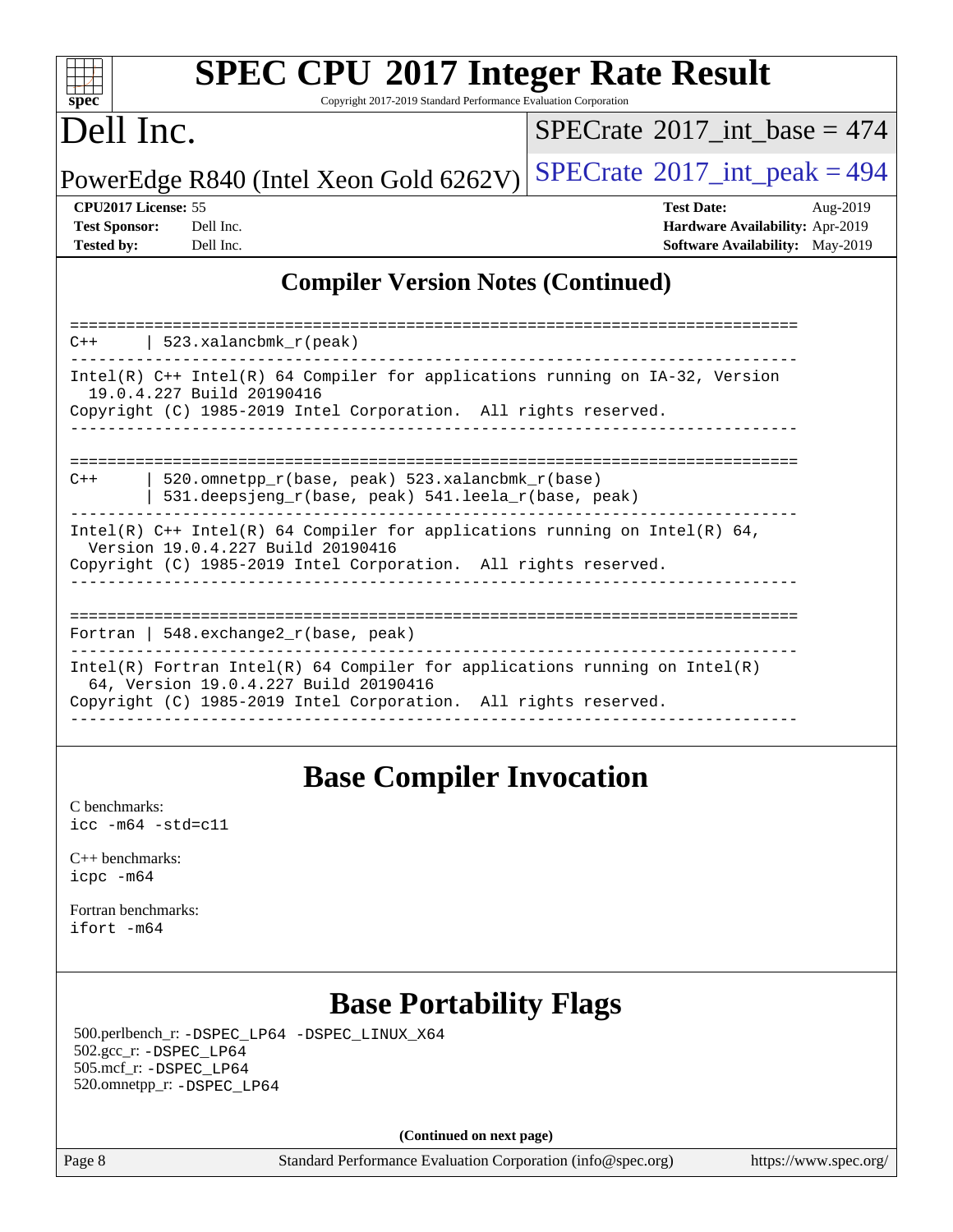### $+\ +$ **[spec](http://www.spec.org/)**

# **[SPEC CPU](http://www.spec.org/auto/cpu2017/Docs/result-fields.html#SPECCPU2017IntegerRateResult)[2017 Integer Rate Result](http://www.spec.org/auto/cpu2017/Docs/result-fields.html#SPECCPU2017IntegerRateResult)**

Copyright 2017-2019 Standard Performance Evaluation Corporation

## Dell Inc.

 $SPECrate$ <sup>®</sup>[2017\\_int\\_base =](http://www.spec.org/auto/cpu2017/Docs/result-fields.html#SPECrate2017intbase) 474

PowerEdge R840 (Intel Xeon Gold  $6262V$ ) [SPECrate](http://www.spec.org/auto/cpu2017/Docs/result-fields.html#SPECrate2017intpeak)<sup>®</sup>[2017\\_int\\_peak = 4](http://www.spec.org/auto/cpu2017/Docs/result-fields.html#SPECrate2017intpeak)94

**[CPU2017 License:](http://www.spec.org/auto/cpu2017/Docs/result-fields.html#CPU2017License)** 55 **[Test Date:](http://www.spec.org/auto/cpu2017/Docs/result-fields.html#TestDate)** Aug-2019 **[Test Sponsor:](http://www.spec.org/auto/cpu2017/Docs/result-fields.html#TestSponsor)** Dell Inc. **[Hardware Availability:](http://www.spec.org/auto/cpu2017/Docs/result-fields.html#HardwareAvailability)** Apr-2019 **[Tested by:](http://www.spec.org/auto/cpu2017/Docs/result-fields.html#Testedby)** Dell Inc. **[Software Availability:](http://www.spec.org/auto/cpu2017/Docs/result-fields.html#SoftwareAvailability)** May-2019

## **[Base Portability Flags \(Continued\)](http://www.spec.org/auto/cpu2017/Docs/result-fields.html#BasePortabilityFlags)**

 523.xalancbmk\_r: [-DSPEC\\_LP64](http://www.spec.org/cpu2017/results/res2019q3/cpu2017-20190831-17297.flags.html#suite_basePORTABILITY523_xalancbmk_r_DSPEC_LP64) [-DSPEC\\_LINUX](http://www.spec.org/cpu2017/results/res2019q3/cpu2017-20190831-17297.flags.html#b523.xalancbmk_r_baseCXXPORTABILITY_DSPEC_LINUX) 525.x264\_r: [-DSPEC\\_LP64](http://www.spec.org/cpu2017/results/res2019q3/cpu2017-20190831-17297.flags.html#suite_basePORTABILITY525_x264_r_DSPEC_LP64) 531.deepsjeng\_r: [-DSPEC\\_LP64](http://www.spec.org/cpu2017/results/res2019q3/cpu2017-20190831-17297.flags.html#suite_basePORTABILITY531_deepsjeng_r_DSPEC_LP64) 541.leela\_r: [-DSPEC\\_LP64](http://www.spec.org/cpu2017/results/res2019q3/cpu2017-20190831-17297.flags.html#suite_basePORTABILITY541_leela_r_DSPEC_LP64) 548.exchange2\_r: [-DSPEC\\_LP64](http://www.spec.org/cpu2017/results/res2019q3/cpu2017-20190831-17297.flags.html#suite_basePORTABILITY548_exchange2_r_DSPEC_LP64) 557.xz\_r: [-DSPEC\\_LP64](http://www.spec.org/cpu2017/results/res2019q3/cpu2017-20190831-17297.flags.html#suite_basePORTABILITY557_xz_r_DSPEC_LP64)

**[Base Optimization Flags](http://www.spec.org/auto/cpu2017/Docs/result-fields.html#BaseOptimizationFlags)**

#### [C benchmarks](http://www.spec.org/auto/cpu2017/Docs/result-fields.html#Cbenchmarks):

```
-Wl,-z,muldefs -xCORE-AVX512 -ipo -O3 -no-prec-div
-qopt-mem-layout-trans=4
-L/usr/local/IntelCompiler19/compilers_and_libraries_2019.4.227/linux/compiler/lib/intel64
-lqkmalloc
```
#### [C++ benchmarks](http://www.spec.org/auto/cpu2017/Docs/result-fields.html#CXXbenchmarks):

```
-Wl,-z,muldefs -xCORE-AVX512 -ipo -O3 -no-prec-div
-qopt-mem-layout-trans=4
-L/usr/local/IntelCompiler19/compilers_and_libraries_2019.4.227/linux/compiler/lib/intel64
-lqkmalloc
```
#### [Fortran benchmarks](http://www.spec.org/auto/cpu2017/Docs/result-fields.html#Fortranbenchmarks):

```
-Wl,-z,muldefs -xCORE-AVX512 -ipo -O3 -no-prec-div
-qopt-mem-layout-trans=4 -nostandard-realloc-lhs -align array32byte
-L/usr/local/IntelCompiler19/compilers_and_libraries_2019.4.227/linux/compiler/lib/intel64
-lqkmalloc
```
### **[Peak Compiler Invocation](http://www.spec.org/auto/cpu2017/Docs/result-fields.html#PeakCompilerInvocation)**

[C benchmarks \(except as noted below\)](http://www.spec.org/auto/cpu2017/Docs/result-fields.html#Cbenchmarksexceptasnotedbelow): [icc -m64 -std=c11](http://www.spec.org/cpu2017/results/res2019q3/cpu2017-20190831-17297.flags.html#user_CCpeak_intel_icc_64bit_c11_33ee0cdaae7deeeab2a9725423ba97205ce30f63b9926c2519791662299b76a0318f32ddfffdc46587804de3178b4f9328c46fa7c2b0cd779d7a61945c91cd35)

502.gcc\_r: [icc -m32 -std=c11 -L/usr/local/IntelCompiler19/compilers\\_and\\_libraries\\_2019.4.227/linux/compiler/lib/ia32\\_lin](http://www.spec.org/cpu2017/results/res2019q3/cpu2017-20190831-17297.flags.html#user_peakCCLD502_gcc_r_intel_icc_38a193a897536fa645efb1dc6ac2bea2bddbbe56f130e144a606d1b2649003f27c79f8814020c1f9355cbbf0d7ab0d194a7a979ee1e2a95641bbb8cf571aac7b)

#### [C++ benchmarks \(except as noted below\)](http://www.spec.org/auto/cpu2017/Docs/result-fields.html#CXXbenchmarksexceptasnotedbelow):

[icpc -m64](http://www.spec.org/cpu2017/results/res2019q3/cpu2017-20190831-17297.flags.html#user_CXXpeak_intel_icpc_64bit_4ecb2543ae3f1412ef961e0650ca070fec7b7afdcd6ed48761b84423119d1bf6bdf5cad15b44d48e7256388bc77273b966e5eb805aefd121eb22e9299b2ec9d9)

523.xalancbmk\_r: [icpc -m32 -L/usr/local/IntelCompiler19/compilers\\_and\\_libraries\\_2019.4.227/linux/compiler/lib/ia32\\_lin](http://www.spec.org/cpu2017/results/res2019q3/cpu2017-20190831-17297.flags.html#user_peakCXXLD523_xalancbmk_r_intel_icpc_840f965b38320ad10acba6032d6ca4c816e722c432c250f3408feae347068ba449f694544a48cf12cd3bde3495e328e6747ab0f629c2925d3062e2ee144af951)

#### [Fortran benchmarks](http://www.spec.org/auto/cpu2017/Docs/result-fields.html#Fortranbenchmarks):

[ifort -m64](http://www.spec.org/cpu2017/results/res2019q3/cpu2017-20190831-17297.flags.html#user_FCpeak_intel_ifort_64bit_24f2bb282fbaeffd6157abe4f878425411749daecae9a33200eee2bee2fe76f3b89351d69a8130dd5949958ce389cf37ff59a95e7a40d588e8d3a57e0c3fd751)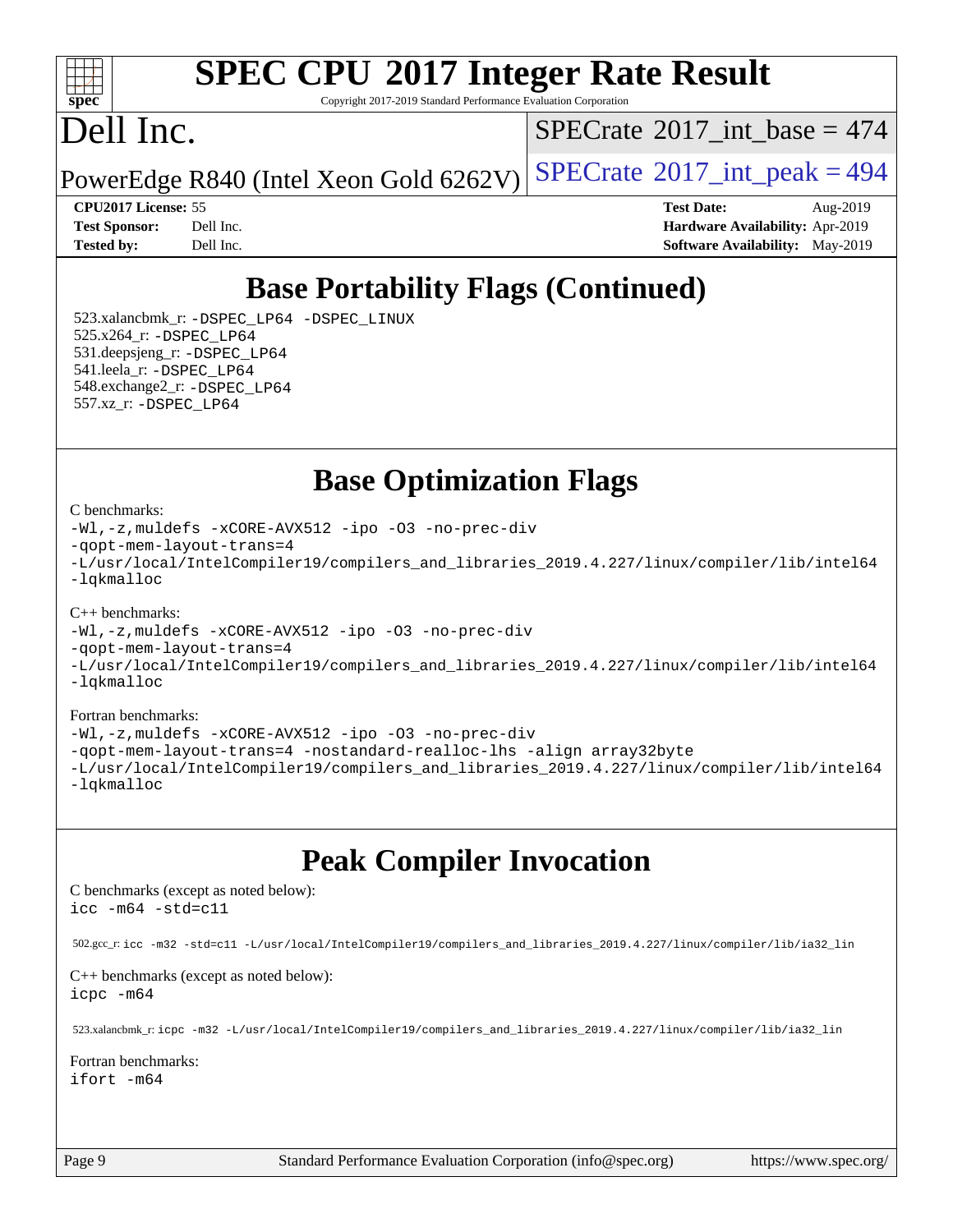#### $+\ +$ **[spec](http://www.spec.org/)**

# **[SPEC CPU](http://www.spec.org/auto/cpu2017/Docs/result-fields.html#SPECCPU2017IntegerRateResult)[2017 Integer Rate Result](http://www.spec.org/auto/cpu2017/Docs/result-fields.html#SPECCPU2017IntegerRateResult)**

Copyright 2017-2019 Standard Performance Evaluation Corporation

## Dell Inc.

 $SPECrate$ <sup>®</sup>[2017\\_int\\_base =](http://www.spec.org/auto/cpu2017/Docs/result-fields.html#SPECrate2017intbase) 474

PowerEdge R840 (Intel Xeon Gold  $6262V$ ) [SPECrate](http://www.spec.org/auto/cpu2017/Docs/result-fields.html#SPECrate2017intpeak)<sup>®</sup>[2017\\_int\\_peak = 4](http://www.spec.org/auto/cpu2017/Docs/result-fields.html#SPECrate2017intpeak)94

**[CPU2017 License:](http://www.spec.org/auto/cpu2017/Docs/result-fields.html#CPU2017License)** 55 **[Test Date:](http://www.spec.org/auto/cpu2017/Docs/result-fields.html#TestDate)** Aug-2019 **[Test Sponsor:](http://www.spec.org/auto/cpu2017/Docs/result-fields.html#TestSponsor)** Dell Inc. **[Hardware Availability:](http://www.spec.org/auto/cpu2017/Docs/result-fields.html#HardwareAvailability)** Apr-2019 **[Tested by:](http://www.spec.org/auto/cpu2017/Docs/result-fields.html#Testedby)** Dell Inc. **[Software Availability:](http://www.spec.org/auto/cpu2017/Docs/result-fields.html#SoftwareAvailability)** May-2019

### **[Peak Portability Flags](http://www.spec.org/auto/cpu2017/Docs/result-fields.html#PeakPortabilityFlags)**

 500.perlbench\_r: [-DSPEC\\_LP64](http://www.spec.org/cpu2017/results/res2019q3/cpu2017-20190831-17297.flags.html#b500.perlbench_r_peakPORTABILITY_DSPEC_LP64) [-DSPEC\\_LINUX\\_X64](http://www.spec.org/cpu2017/results/res2019q3/cpu2017-20190831-17297.flags.html#b500.perlbench_r_peakCPORTABILITY_DSPEC_LINUX_X64) 502.gcc\_r: [-D\\_FILE\\_OFFSET\\_BITS=64](http://www.spec.org/cpu2017/results/res2019q3/cpu2017-20190831-17297.flags.html#user_peakPORTABILITY502_gcc_r_file_offset_bits_64_5ae949a99b284ddf4e95728d47cb0843d81b2eb0e18bdfe74bbf0f61d0b064f4bda2f10ea5eb90e1dcab0e84dbc592acfc5018bc955c18609f94ddb8d550002c) 505.mcf\_r: [-DSPEC\\_LP64](http://www.spec.org/cpu2017/results/res2019q3/cpu2017-20190831-17297.flags.html#suite_peakPORTABILITY505_mcf_r_DSPEC_LP64) 520.omnetpp\_r: [-DSPEC\\_LP64](http://www.spec.org/cpu2017/results/res2019q3/cpu2017-20190831-17297.flags.html#suite_peakPORTABILITY520_omnetpp_r_DSPEC_LP64) 523.xalancbmk\_r: [-D\\_FILE\\_OFFSET\\_BITS=64](http://www.spec.org/cpu2017/results/res2019q3/cpu2017-20190831-17297.flags.html#user_peakPORTABILITY523_xalancbmk_r_file_offset_bits_64_5ae949a99b284ddf4e95728d47cb0843d81b2eb0e18bdfe74bbf0f61d0b064f4bda2f10ea5eb90e1dcab0e84dbc592acfc5018bc955c18609f94ddb8d550002c) [-DSPEC\\_LINUX](http://www.spec.org/cpu2017/results/res2019q3/cpu2017-20190831-17297.flags.html#b523.xalancbmk_r_peakCXXPORTABILITY_DSPEC_LINUX) 525.x264\_r: [-DSPEC\\_LP64](http://www.spec.org/cpu2017/results/res2019q3/cpu2017-20190831-17297.flags.html#suite_peakPORTABILITY525_x264_r_DSPEC_LP64) 531.deepsjeng\_r: [-DSPEC\\_LP64](http://www.spec.org/cpu2017/results/res2019q3/cpu2017-20190831-17297.flags.html#suite_peakPORTABILITY531_deepsjeng_r_DSPEC_LP64) 541.leela\_r: [-DSPEC\\_LP64](http://www.spec.org/cpu2017/results/res2019q3/cpu2017-20190831-17297.flags.html#suite_peakPORTABILITY541_leela_r_DSPEC_LP64) 548.exchange2\_r: [-DSPEC\\_LP64](http://www.spec.org/cpu2017/results/res2019q3/cpu2017-20190831-17297.flags.html#suite_peakPORTABILITY548_exchange2_r_DSPEC_LP64) 557.xz\_r: [-DSPEC\\_LP64](http://www.spec.org/cpu2017/results/res2019q3/cpu2017-20190831-17297.flags.html#suite_peakPORTABILITY557_xz_r_DSPEC_LP64)

### **[Peak Optimization Flags](http://www.spec.org/auto/cpu2017/Docs/result-fields.html#PeakOptimizationFlags)**

[C benchmarks](http://www.spec.org/auto/cpu2017/Docs/result-fields.html#Cbenchmarks):

```
 500.perlbench_r: -Wl,-z,muldefs -prof-gen(pass 1) -prof-use(pass 2) -ipo
-xCORE-AVX512 -O3 -no-prec-div -qopt-mem-layout-trans=4
-fno-strict-overflow
-L/usr/local/IntelCompiler19/compilers_and_libraries_2019.4.227/linux/compiler/lib/intel64
-lqkmalloc
 502.gcc_r: -Wl,-z,muldefs -prof-gen(pass 1) -prof-use(pass 2) -ipo
-xCORE-AVX512 -O3 -no-prec-div -qopt-mem-layout-trans=4
-L/usr/local/je5.0.1-32/lib -ljemalloc
 505.mcf_r: -Wl,-z,muldefs -xCORE-AVX512 -ipo -O3 -no-prec-div
-qopt-mem-layout-trans=4
-L/usr/local/IntelCompiler19/compilers_and_libraries_2019.4.227/linux/compiler/lib/intel64
-lqkmalloc
 525.x264_r: -Wl,-z,muldefs -xCORE-AVX512 -ipo -O3 -no-prec-div
-qopt-mem-layout-trans=4 -fno-alias
-L/usr/local/IntelCompiler19/compilers_and_libraries_2019.4.227/linux/compiler/lib/intel64
-lqkmalloc
 557.xz_r: Same as 505.mcf_r
C++ benchmarks: 
 520.omnetpp_r: -Wl,-z,muldefs -xCORE-AVX512 -ipo -O3 -no-prec-div
-qopt-mem-layout-trans=4
-L/usr/local/IntelCompiler19/compilers_and_libraries_2019.4.227/linux/compiler/lib/intel64
-lqkmalloc
                                      (Continued on next page)
```
Page 10 Standard Performance Evaluation Corporation [\(info@spec.org\)](mailto:info@spec.org) <https://www.spec.org/>